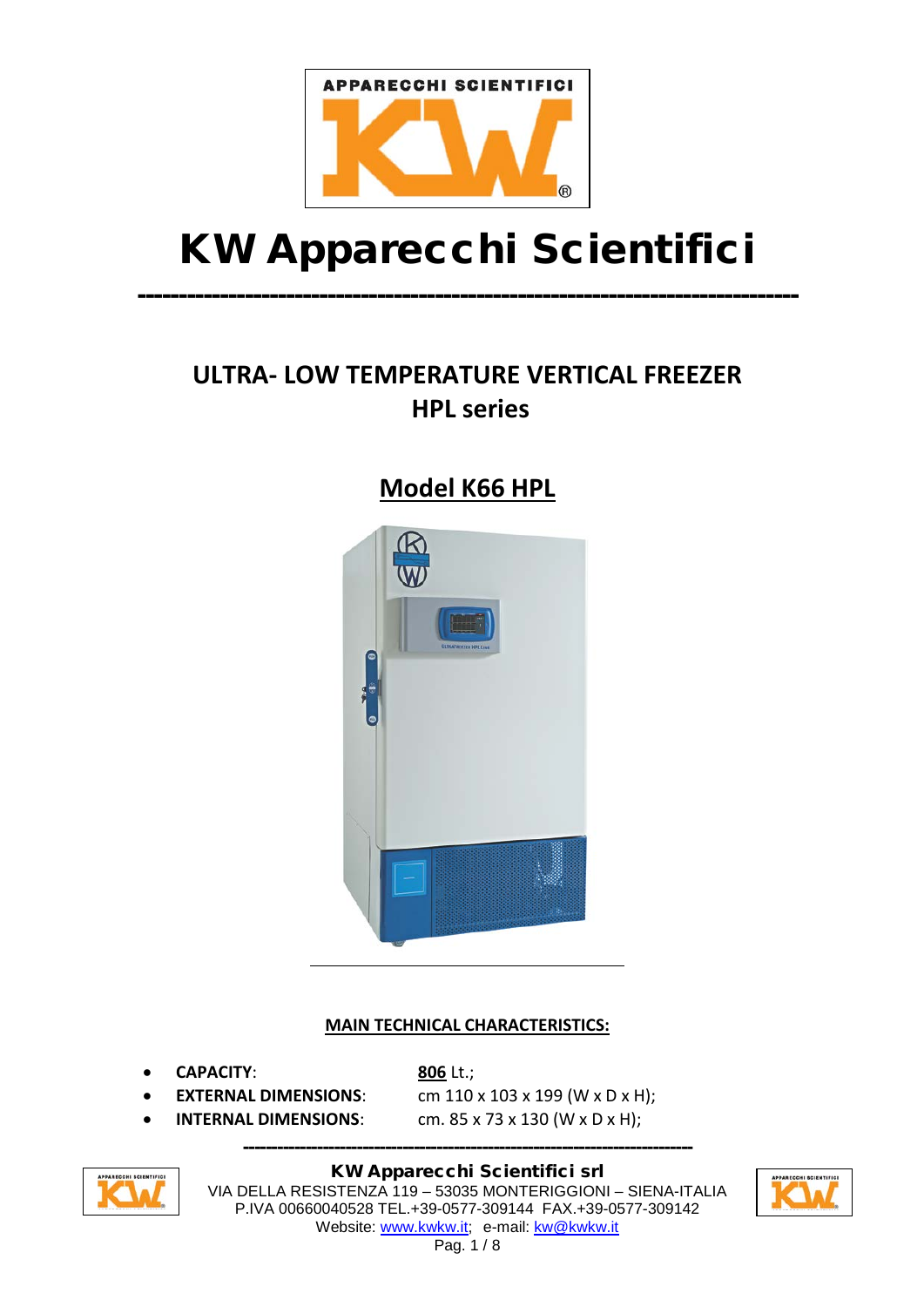### KW Apparecchi Scientifici

|                              | DOOR:                                                                                                                            | one wing type, with one-hand minimum force<br>opening system, highly ergonomic to facilitate           |  |  |
|------------------------------|----------------------------------------------------------------------------------------------------------------------------------|--------------------------------------------------------------------------------------------------------|--|--|
|                              |                                                                                                                                  | closing/opening, complete with locking key;                                                            |  |  |
|                              | <b>NUMBER OF COMPARTMENTS: 4</b>                                                                                                 |                                                                                                        |  |  |
|                              | <b>COUNTER DOORS:</b>                                                                                                            | 4 ea. (for each shelves) with 20-mm. PU foam, to<br>minimize cold loss when the external door is open; |  |  |
|                              | <b>WEIGHT:</b>                                                                                                                   | 450 Kg.;                                                                                               |  |  |
|                              | <b>POWER SUPPLY:</b>                                                                                                             | $220/50/1+G;$                                                                                          |  |  |
|                              | <b>POWER CONSUMPTION:</b>                                                                                                        |                                                                                                        |  |  |
|                              | $\circ$                                                                                                                          | The historical reference for KW is the K66, model that has 35 mm. of VIP                               |  |  |
|                              | AROUND 5,5 A.                                                                                                                    | + 90 mm. of PUR. Its average total (active and reactive) absorption is                                 |  |  |
|                              |                                                                                                                                  |                                                                                                        |  |  |
|                              | With SP = -80 $^{\circ}$ C, average times are ON = 17 min. and OFF = 14 min.;<br>$\circ$<br>average ON time is 54% of total time |                                                                                                        |  |  |
|                              | Active power approx. 900÷1000 W ; active energy consumption<br>$\circ$                                                           |                                                                                                        |  |  |
|                              | 15kWh/24h. This for standard model with thermal insulation with a PUR                                                            |                                                                                                        |  |  |
|                              | matrix and 35 mm. V.I.P. panels.                                                                                                 |                                                                                                        |  |  |
|                              | <b>TEMPERATURE RANGE:</b>                                                                                                        | from -40 $^{\circ}$ C to -86 $^{\circ}$ C;                                                             |  |  |
|                              | <b>CERTIFICATIONS:</b>                                                                                                           | The Equipment is certified in accordance with:                                                         |  |  |
|                              | CEI 66/5 UNI EN 61010-1/A2;<br>O                                                                                                 |                                                                                                        |  |  |
|                              | <b>CEI EN 61326-1</b><br>$\circ$                                                                                                 |                                                                                                        |  |  |
|                              | ISO 9001:2008 certified manufacturer;<br>$\circ$                                                                                 |                                                                                                        |  |  |
|                              |                                                                                                                                  |                                                                                                        |  |  |
| <b>MECHANICAL STRUCTURE:</b> |                                                                                                                                  |                                                                                                        |  |  |
|                              | <b>INTERNAL CABINET:</b>                                                                                                         | AISI 304 stainless steel (AISI 316 on request) with                                                    |  |  |
|                              |                                                                                                                                  | polished external BA finish for best resistance and                                                    |  |  |
|                              |                                                                                                                                  | cleanliness;                                                                                           |  |  |
|                              | <b>EXTERNAL CABINET:</b>                                                                                                         | zinc-plated and pre-painted steel sheet (AISI 304                                                      |  |  |
|                              |                                                                                                                                  | stainless steel on request) satin finish;                                                              |  |  |
|                              | <b>THERMAL INSULATION:</b>                                                                                                       | non-CFC, non-HCFC PU foam, min. thickness 105                                                          |  |  |
|                              |                                                                                                                                  | mm PLUS 35 mm V.I.P.;                                                                                  |  |  |
|                              | <b>SEALING GASKET:</b>                                                                                                           | Triple silicone rubber (prevention against air                                                         |  |  |
|                              |                                                                                                                                  | leaks);                                                                                                |  |  |
|                              | <b>GASKET HEATING:</b>                                                                                                           | frost formation prevention by means of the "hot                                                        |  |  |
|                              |                                                                                                                                  | gas" recirculation coils; high reliability and energy                                                  |  |  |
|                              |                                                                                                                                  | saving (it does not use additional power by electric                                                   |  |  |
|                              | <b>COMPENSATION VALVE::</b>                                                                                                      | heaters);                                                                                              |  |  |
|                              |                                                                                                                                  | for internal/external pressure compensation, to<br>facilitate door open/close;                         |  |  |
|                              | <b>WHEELS:</b>                                                                                                                   |                                                                                                        |  |  |
|                              |                                                                                                                                  | 4 ea. pivoting wheels for ease of maneuvering of<br>the freezer inside the laboratory;                 |  |  |



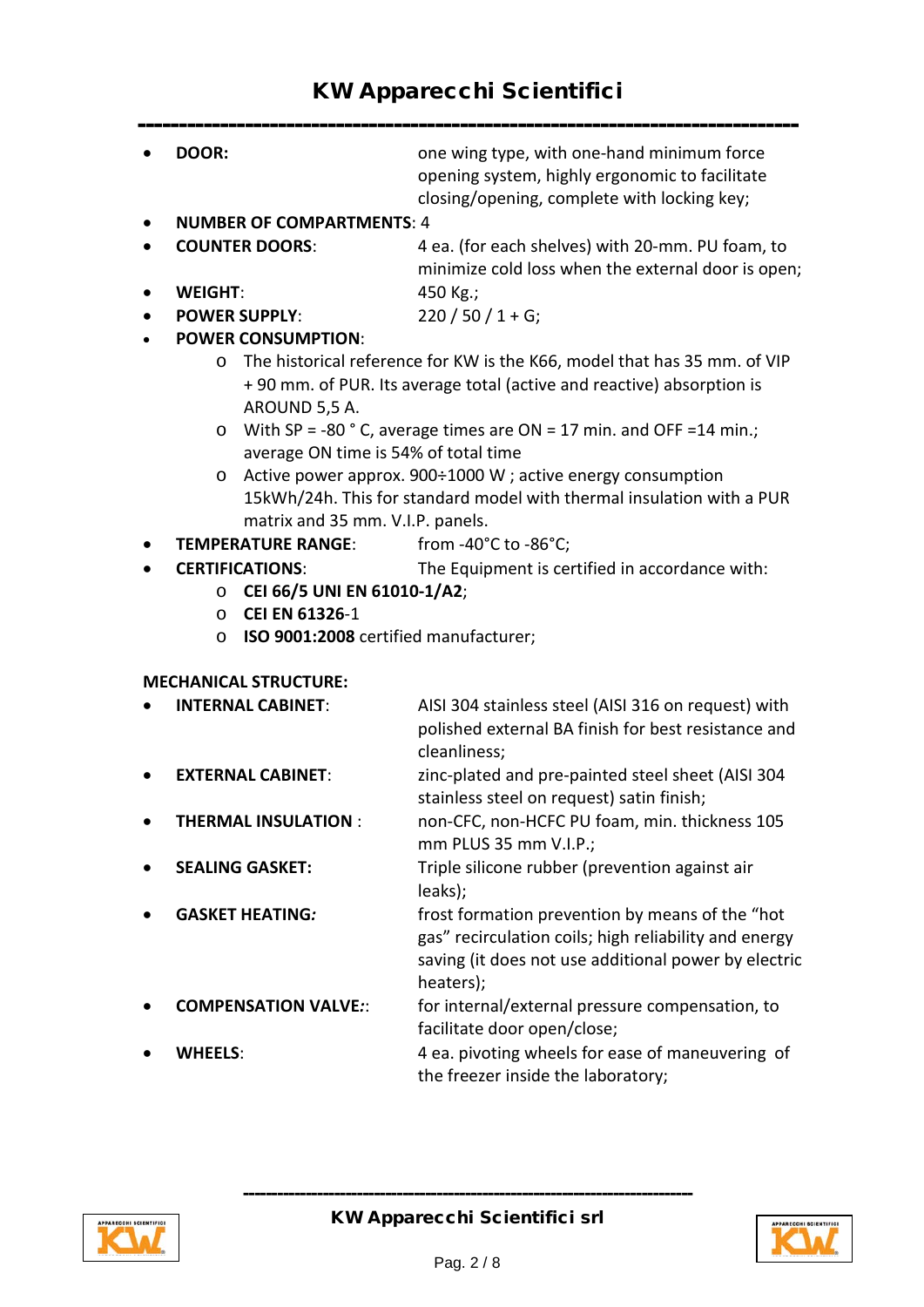--------------------------------------------------------------------------------

| <b>REFRIGERATION SYSTEM</b> |                            |                                                                                                                                                                                     |  |
|-----------------------------|----------------------------|-------------------------------------------------------------------------------------------------------------------------------------------------------------------------------------|--|
|                             | <b>COOLING SYSTEM:</b>     | fully sealed cooling circuit with 2 hermetic<br>compressors arranged in cascade, complete with<br>MCB protection and pressure gauge to monitor<br>condensation pressure (MR):       |  |
|                             | <b>EVAPORATING SYSTEM:</b> | direct expansion s.steel coils thermally connected<br>to the inner surfaces, for a high internal<br>temperature uniformity;                                                         |  |
|                             | <b>CONDENSING SYSTEM:</b>  | air-type high-surface finned condenser; the blower<br>is controlled by an inverter to change its speed<br>according to the air temperature at the condenser<br>exit;                |  |
|                             | <b>THERMAL PROBES:</b>     | 2 ea. Pt100 probes, one used for<br>thermoregulation, the second for alarm (switched<br>to regulation in case of main probe failure);                                               |  |
|                             | <b>SAFETY THERMOSTAT:</b>  | switches off the appliance from power supply in<br>case of a main regulator breakdown, Temperature<br>exceeds the max safety value (adjustable and<br>preset by the user);          |  |
|                             | <b>VOLTAGE STABILIZER:</b> | the unit can be equipped (optional) with a voltage<br>stabilizer, to protect the equipment from irregular<br>voltage spikes, for a longer operative life and<br>failure prevention. |  |
|                             | VIP                        | <b>Vacuum Insulation Panel</b>                                                                                                                                                      |  |

#### **CONTROL SYSTEM**

#### **KW ULTRA LOW TEMPERATURE FREEZERS -40°C -86°C HPL LINE (High Performance Line)**

KW is always very innovative and gets inspiration by the news from informatics, electronics and thermodynamics.

KW has thought a controller with a technology based on micro processor ARM9, the same processor applied in smart-phones. It's name is i-KW.

I-KW works with operative system Linux and it's a true on –board computer. The new controller has a video- graphic interface, done with a touch screen TFT display. KW slogan is: *let's put an iPhone in our apparatus!* This controller, not only is equipped with a more powerful processor and with much capacity of memory RAM, if compared to the previous models, it has an user interface so direct, that anyone will find it really userfriendly.

#### **Connectivity, traceability and total safety**

Guarantying the maximum connectivity and traceability, i-KW is able to satisfy the requirements of the pharmaceutical industry and health laboratories, completely.



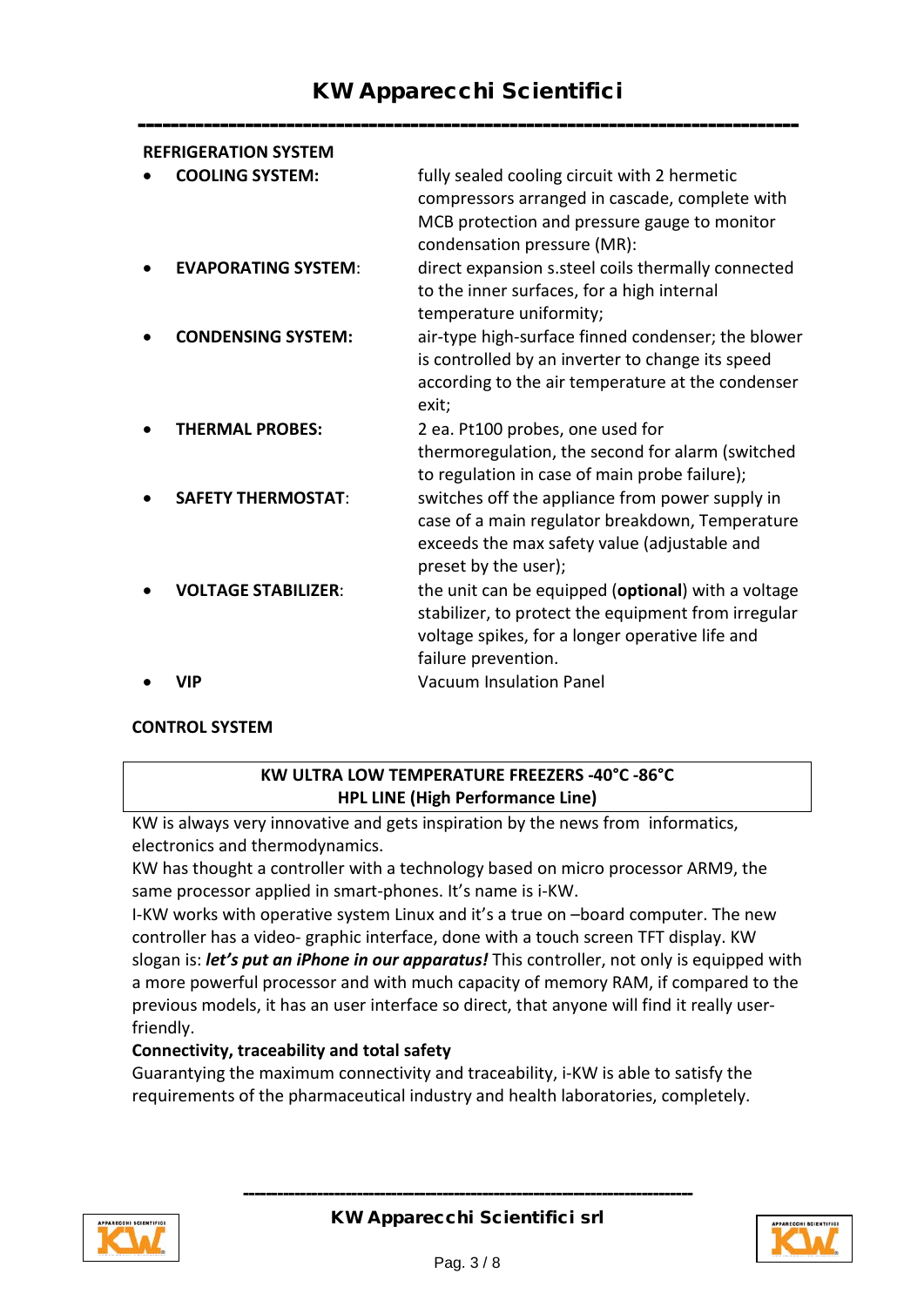-------------------------------------------------------------------------------- The ultra low temperature freezers HPL, with the new smart controller i- KW, can have a **full connectivity** with the laboratory environmental, by means of: **slot USB, slot SIM, Wi-Fi, Ethernet wired, and RS485 port with ModBus protocol.**

Above all, the Wi-Fi connection will make the HPL freezer visible in the LAN of the



hospital or of the industrial laboratory. Besides, through a simple fingering of the IP address, from the browser, from a position with access point, or from everywhere else, it will allow the transmission of all the information about the status of the freezer, or of all the critical events. The controller also warrants a full traceability, since the

**system continuously records , at high frequency, the functional data, bar codes, or other forms of coding, combining them with the freezing or cry preservation process, etc.** 

The user, without needing any specific SW, will be able to transfer the data to PC and/or to LAN n a very friendly way thanks to the standards which are developed in compliance with Windows.

The smart controller i-KW has been designed to guarantee an integrated safety about all the functions, through the regulation and the management of the refrigeration powers. The data recording complies with the most evolved standards, like GMP, JACIE, FACT, and so on. There is also the availability of a **temperature – time graphic**, with no need to install a specific recorder.

#### **The innovation of human interface**

#### **A true challenge to the common sense for dimensions, structure and possible information.**

i - KW is the new reference for the user interface and for the connectivity attached to the control of the ultra low temperature freezers -85°C, where a simple, intuitive and nice to see interface is combined with a sophisticated management of the refrigeration unit.

- Menu sensitive to the fingering (touch) with many windows and with temperature graphics:
	- Recording of the functional variables on SD card, in real time

-------------------------------------------------------------------------------



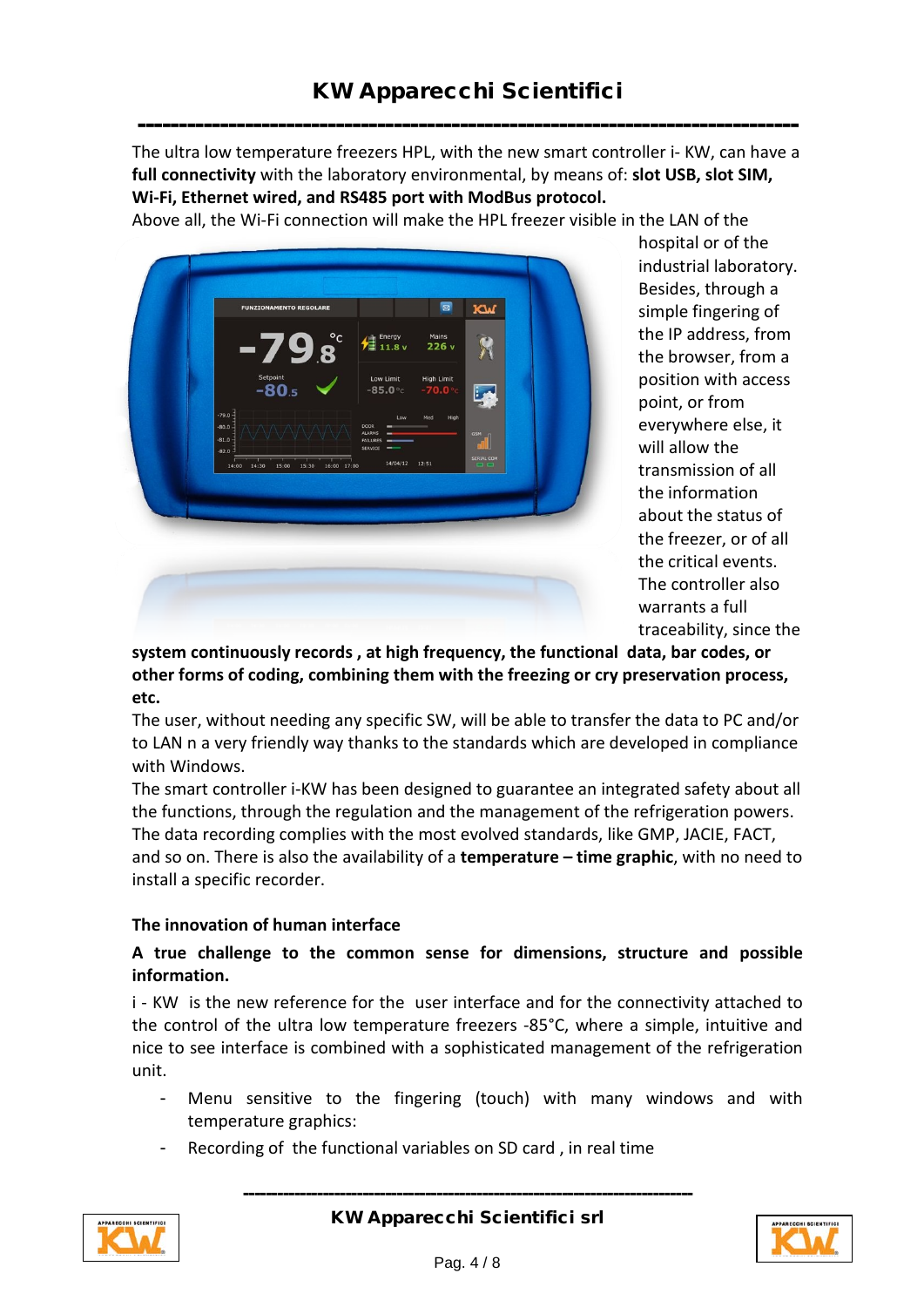### --------------------------------------------------------------------------------

- USB interface on the front panel to download the temperature recording and updating
- Recording in CSV format (Comma Separated Value) for a simple exportation of the data in Excel
- Possibility of door opening, in safety temperature/password) through touch button
- Italian, English, French, Spanish, German languages available

#### **The access control and the aided maintenance**

The HPL freezers , equipped with the new i-KW controller, have a controlled access: it comes **as standard the possibility to use an electronic key** (alphanumerical code customized by the user) **to put together with an electrical lock for a controlled door opening,** or, as optional equipment, to use a **badge or transponder or finger pass**, with the finger print storage.

The new i-KW controller guarantees high use simplicity and an easy maintenance. The user will be able to arrange many tools which will teach him how to use them. Think to the possibility to have a user guide on display and to scroll it as if it was a smart phone; and therefore to enjoy immediately an user manual, a start up sequence, or video files, which show the maintenance activities and so on.

Through the possibility for the manufacturer or the service engineer to connect by an IP address, and by a sequence of passwords (safety and traceability) to ask questions to the freezer status, or to modify the parameters, the freezer management can also happen from remote, with low costs and in very short time, with undoubted advantages for the failures preventing.

It will be possible to activate a telecare, with the mailing of instructions and recommendations on display, activating GSM function, by the slot for SIM.

#### **The new controller assures safer procedures, automatic recording of the data and shorter working time for the technician.**

In fact it obtains the maximum saving for the procedures of freezing, storage, by the automatic writing of the introduced items, by the automatic recording of materials and thermal cycle, and their association. In this way it obtains to amend many errors and many not conformities of the laboratory processes, and in last analysis it gives a sensible saving of the indirect costs.

The control and recording of all the functional parameters, by the computer memory, guarantees a very high operative efficiency, allowing the measurements of the energy consumpation and the actuation of the parameters useful for COP rising together with Green Ice project.

The user can display also the recording of electrical consumpation.

#### **New functions and an arrangement to future updating.**

About energy saving, the smart controller i-KW has new functions:

Night & Day: allows raising the temperature set during the night hours with a predefinite value (settable by the user or by the manufacturer)



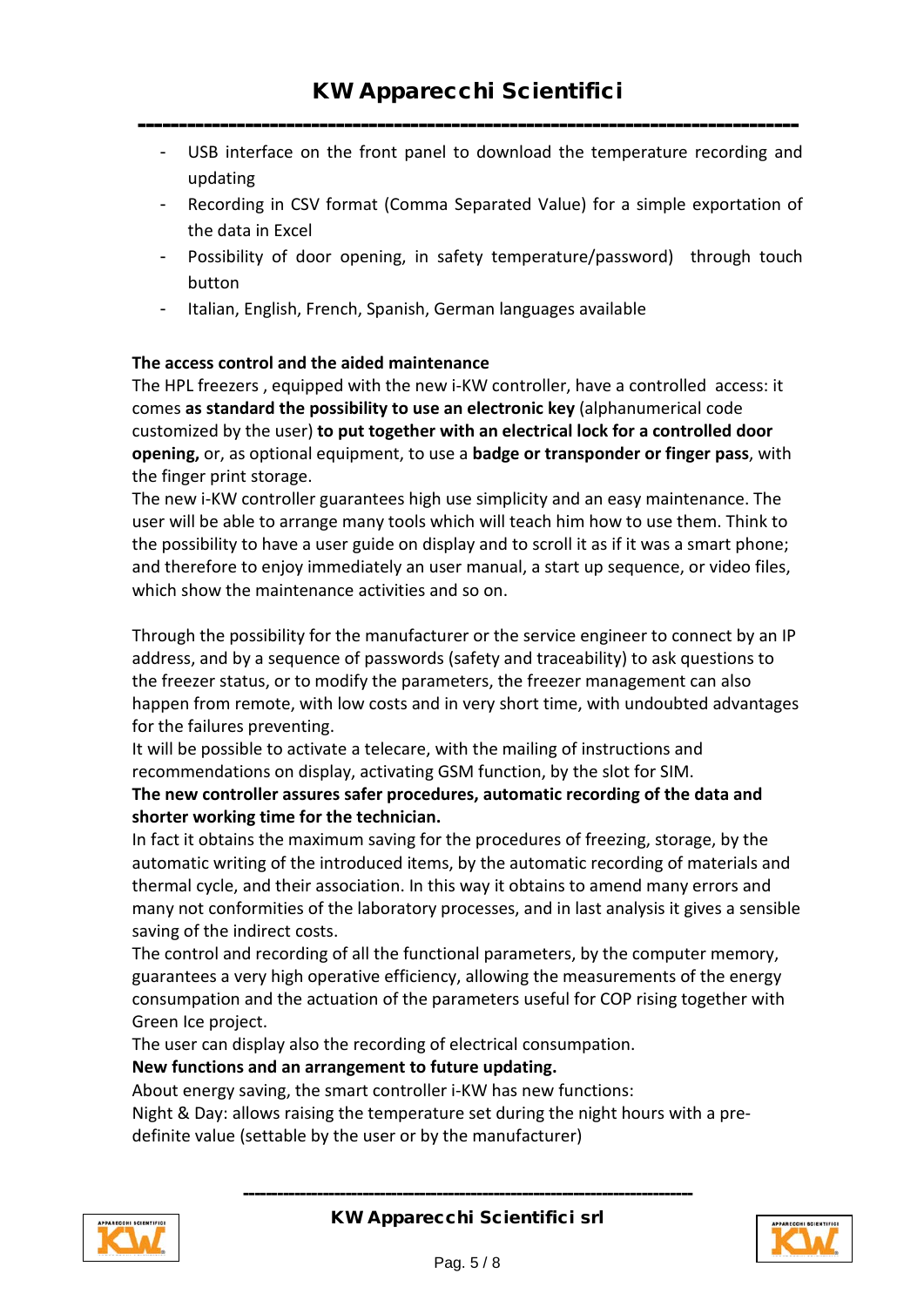-------------------------------------------------------------------------------- AES (Automatic Energy Saving): allows, when the percentage of the compressor use reaches a pre definite value, to raise the temperature set point, temporarily and automatically, with a pre definite value (settable by the user or by the manufacturer). The restore, at the pre definite conditions, happens automatically.

These two new functions allow to integrate themselves to those offered by NIA system and to aid the energy saving and the reduction of the global warming, with a smaller not direct CO2 emission in the atmosphere. **The energy saving is at least** 

**-15%, in comparison with a standard ultra low freezer.** 

Besides, the new controller is equipped to accept future updating easily and at low costs, so it'll be able to adapt itself to the new technological innovations and to response to the raising requirements from the rules and the directives in pharmaceutical and health filed.

**Smart controller i- KW is the last stage of the art for the control system of the ultra low temperature freezers.** 

**HPL line has 7 chest models, 1 under bench model, and 8 upright models, with a very large range of capacities, form 75 l. to 800 l. HPL line has the same models of Premium Line.** 

**Structure:** the external cabinet is a plasticized, zinc-plated (or enamelled) steel sheet with rounded edges for maximum ergonomics; Internal casing in AISI 304 stainless steel (or AISI 316 upon request) with rounded angles for easy cleaning;

n.4 insulated internal counter doors for upright models; the handle has an ergonomic design and key lock; pivoting wheels to facilitate transportation and placement inside the laboratory; not heated pressure-compensation valve to facilitate the operation of opening the door,

Insulation is in CFC- and HCFC-free polyurethane resin foamed on site, with a density of 40 Kg. /m3 and with an average thickness

#### Of 140 mm or more. **KUB75 and K66 models have – standard- polyurethane resin foamed on site and embedded V.I.P. panels**

**Gaskets**: triple silicone rubber seal, welded joints, heated by the refrigerant itself and with virtually unlimited duration.

**Refrigeration system**: the refrigeration system is fully sealed; it uses a cascade circuit with innovative components and fluids to obtain, together, maximum cooling reliability and performance; 2 silent, airtight compressors (value Leq dB (A) <55) with a high refrigeration capacity; the refrigerants are nontoxic, non-flammable, non-explosive and environmentally friendly . the condensation is obtained with forced air circulation; on request, water condenser.

**Voltage stabilizer**: *4,000-VA voltage regulation*, capable of compensating the fluctuations of the utility power supply (± 15%), protecting the compressors and guaranteeing a long useful life.

**Display to set and to read the temperature**: **i –KW** video – graphic interface **is a color touch screen display 7" TFT** ; micro processor ARM9 technology , the same processor used in the smart phones , which functions with Linux operative system; menu sensitive



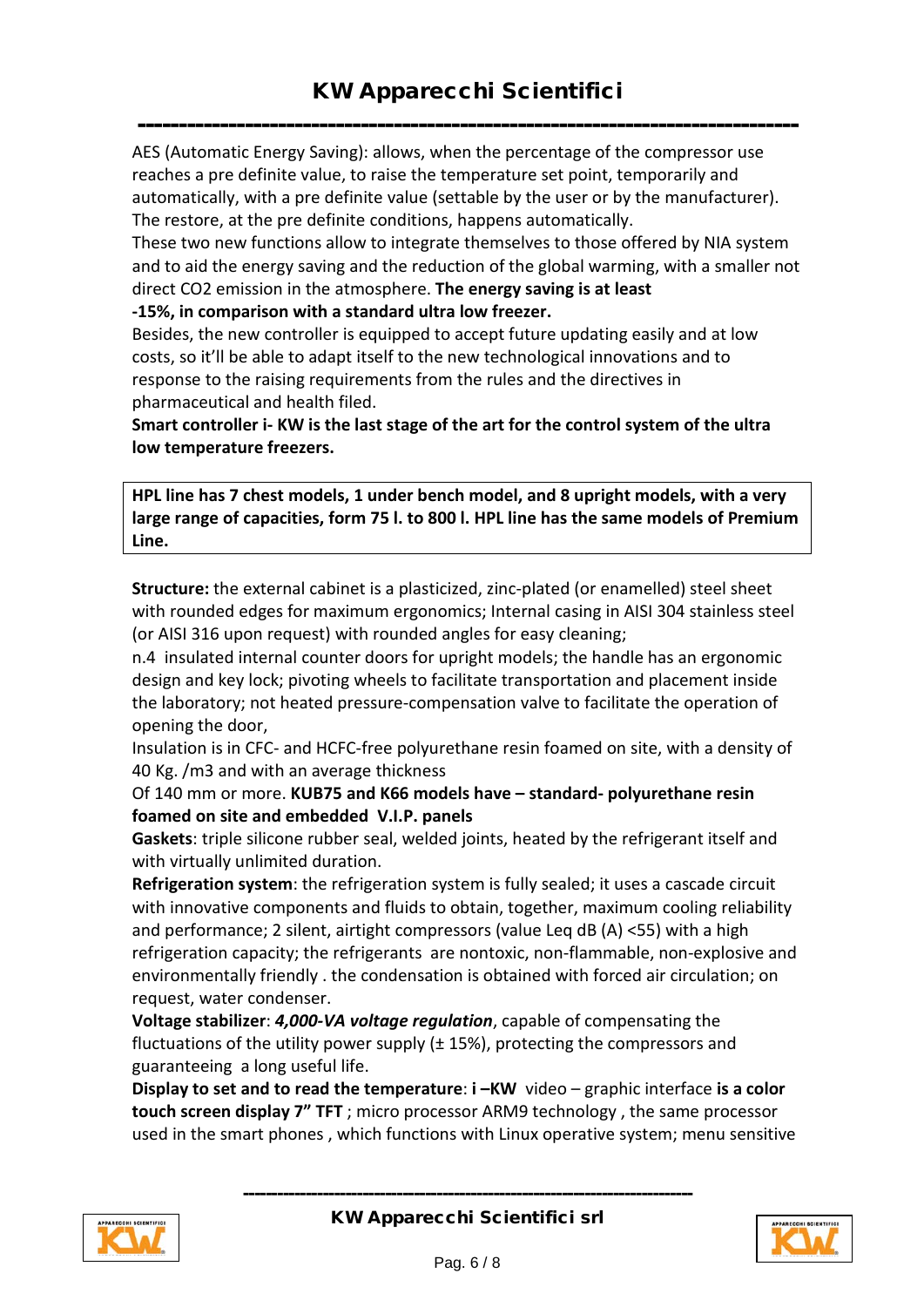------------------------------------------------------------------------------- to the fingering with many windows and with temperature graphics; system available in 5 languages : Italian, English, German, French, Spanish.

**Controller startup and shutdown**: access protected by electronic key with password **Control system**: control, recording , supervision , full traceability of all the parameters and the events , full connectivity to the environmental, very high safety about the operations and the accesses. 2-ch monitoring kit with two independent RTD Pt 100  $\Omega$ (class A) sensors; one for the regulation and one for the temperature alarm. Automatic recording of the temperature and the alarms; recording in real time of all the functional variables on SD card; USB port on the front panel to download data of thermal recording and for updating ; registration in CSV format (Comma Separated Value) for a simple exportation of the data in Excel; Pb or Ni-MH backup battery; and battery recharge circuit.

**Set point and alarm limits change**: controlled change through an electronic key, with password against violations, accidental handlings, and for the best traceability. **Access to the menu** , with sensible data and parameters : controlled access to SW parameters, by electronic key, for the maximum security and in compliance with laboratory rules and standard.

**Alarms**: temperature alarm system fully independent with the regulation control; reading of alarm probe by **2nd micro processor on the electronic board** : Visual and acoustic alarm for power failure, door opening, high condenser pressure, battery alarm, damaged probe/s, compressors time, high temperature condenser, dirty condenser; for any temperature alarm, automatic recording (high T, low T) black out, critical alarm temperature, month/day/hour/minute of the alarm start; month/day/hour/minute of the alarm end.

**Door opening**: n° daily openings, n° critical openings, total opening time are all recorded in the memory

**List of the monitored failures:** damage of T probe, compressor time, dirty condenser, high condenser T, power failure, thermal protection, damaged plant probe **Safety control:** the freezer continues to run a timed thermo stabilization with compressor on/off times collected before the sensor(s) broke down.

**Disaster recovery:** in the event the CPU is destroyed, it allows cycling the functions on the remote unit, with the exception of data visualization, that is, the freezer continues working with average on/off times recorded before the failure.

**Info test** : executes functional tests for the biological freezer, with report printing if necessary, without engaging external devices.

**Environmental adaptability**: the condenser vents are managed separately by means of a sensor; HPL series gives the best reliability and the minimum energy consumption ; **Key test :** Pressing the icon activates the automatic alarm test procedure

**Energy saving ;** activating the under mentioned functions , it's possible save over 15% energy in respect of the freezer with standard controllers.

**GREEN ICE SOLUTIONS :** economic management of the consumptions - **NIGHT & DAY**: during the night, when the user procedures and stored product so permit, it is possible to raise the set temperature by a predefined value, thereby obtaining important energy savings. - **AES (Automatic Energy Saving)** this reduces the consumption rates of the